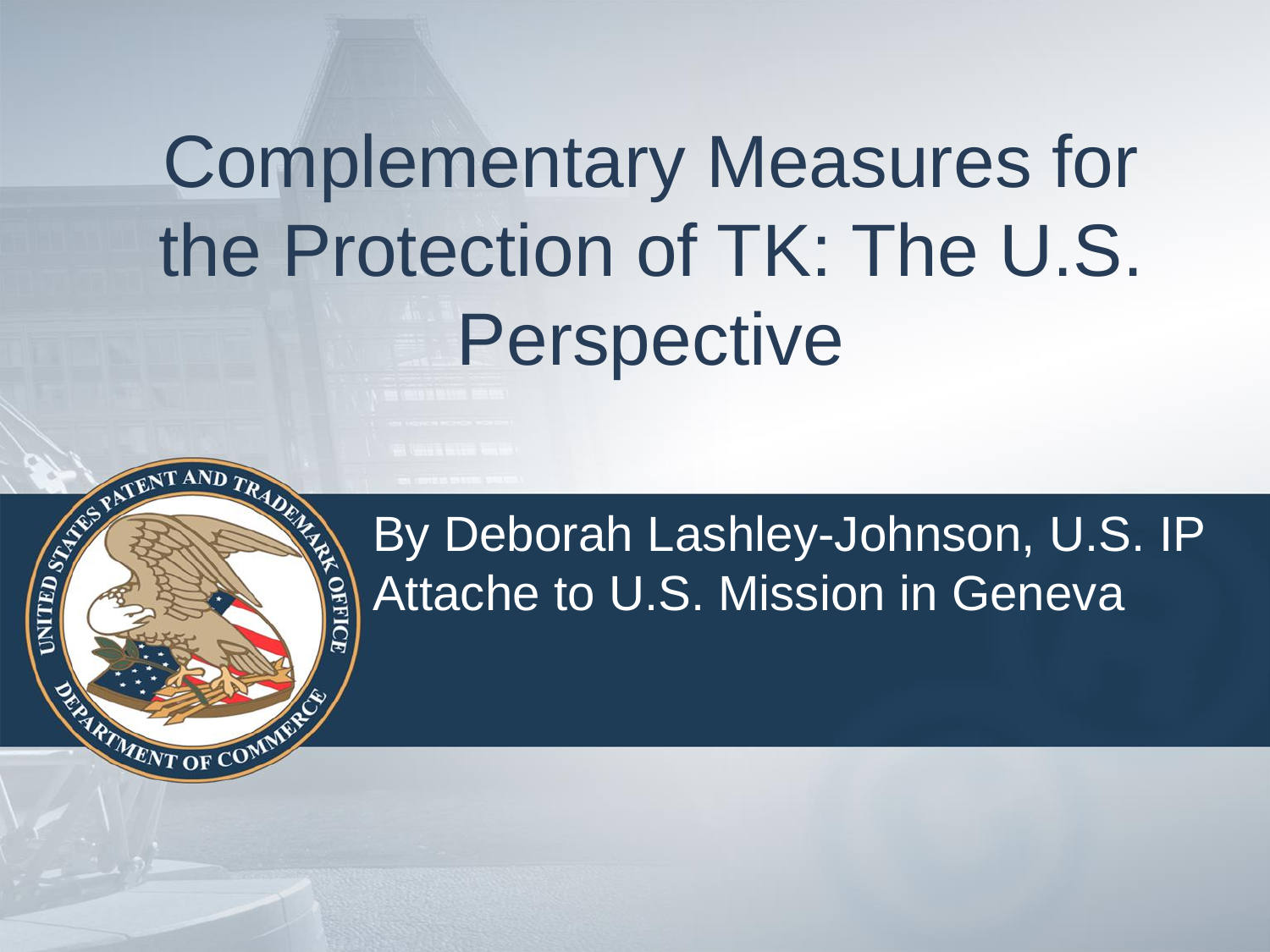

- Joint Recommendation on Genetic Resources and Associated Traditional Knowledge, WIPO/GRTKF/IC/32/6
	- Prevention of Erroneous Grant of Patents
		- Databases
		- Training of Patent Examiners
	- Opposition Measures in U.S.
		- Post Grant Review
		- Inter Partes Review
	- Supporting Measures
		- Voluntary Codes of Conduct
		- Contracts
- Joint Recommendation on the Use of Databases for the Defensive Protection of Genetic Resources and Traditional Knowledge Associated with Genetic Resources, WIPO/GRTKF/IC/32/7

**CALLED 8750**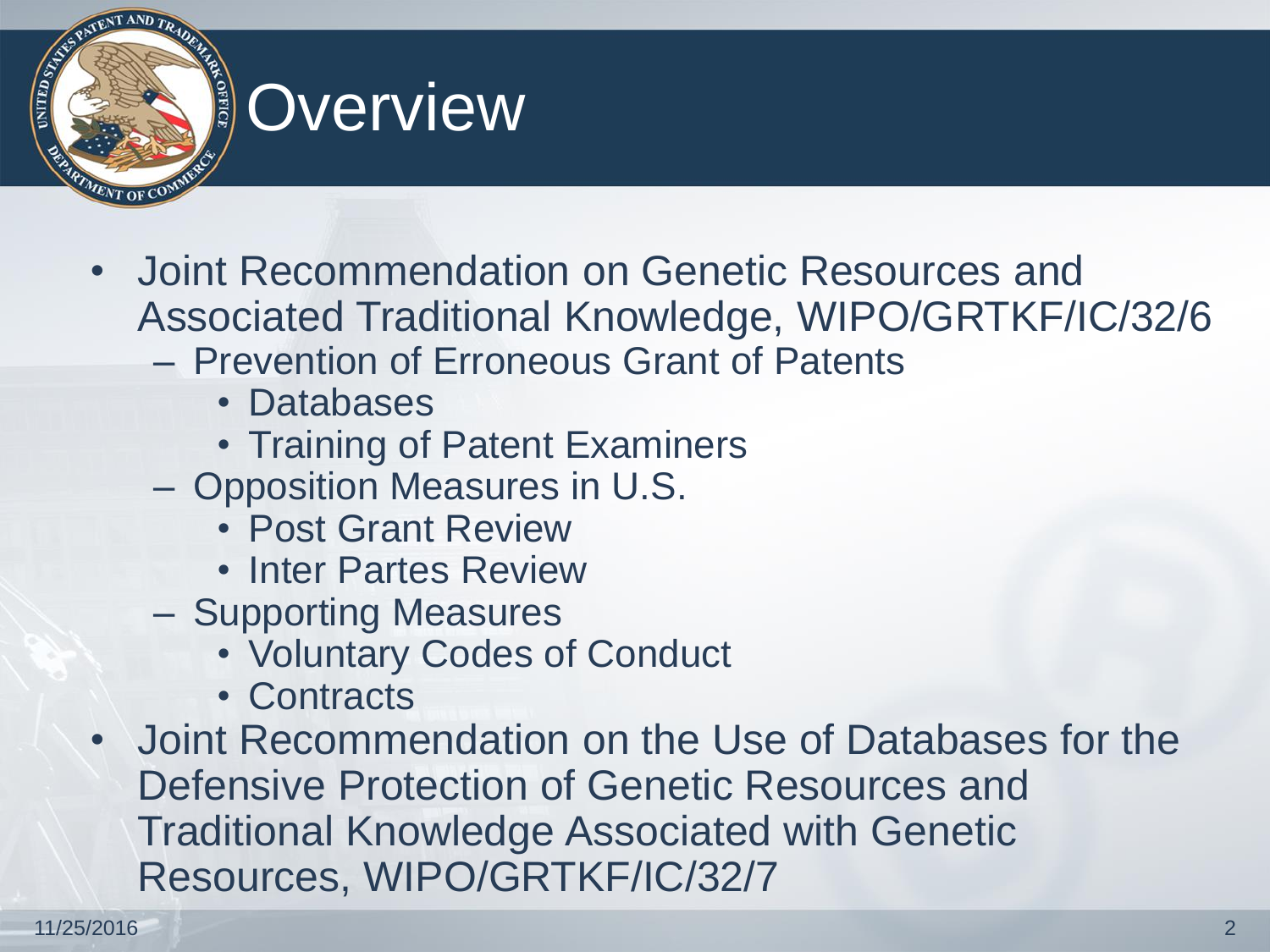

Joint Recommendation on Genetic Resources and Associated Traditional Knowledge, WIPO/GRTKF/IC/32/6, by Canada, Japan, the Republic of Korea and the U.S.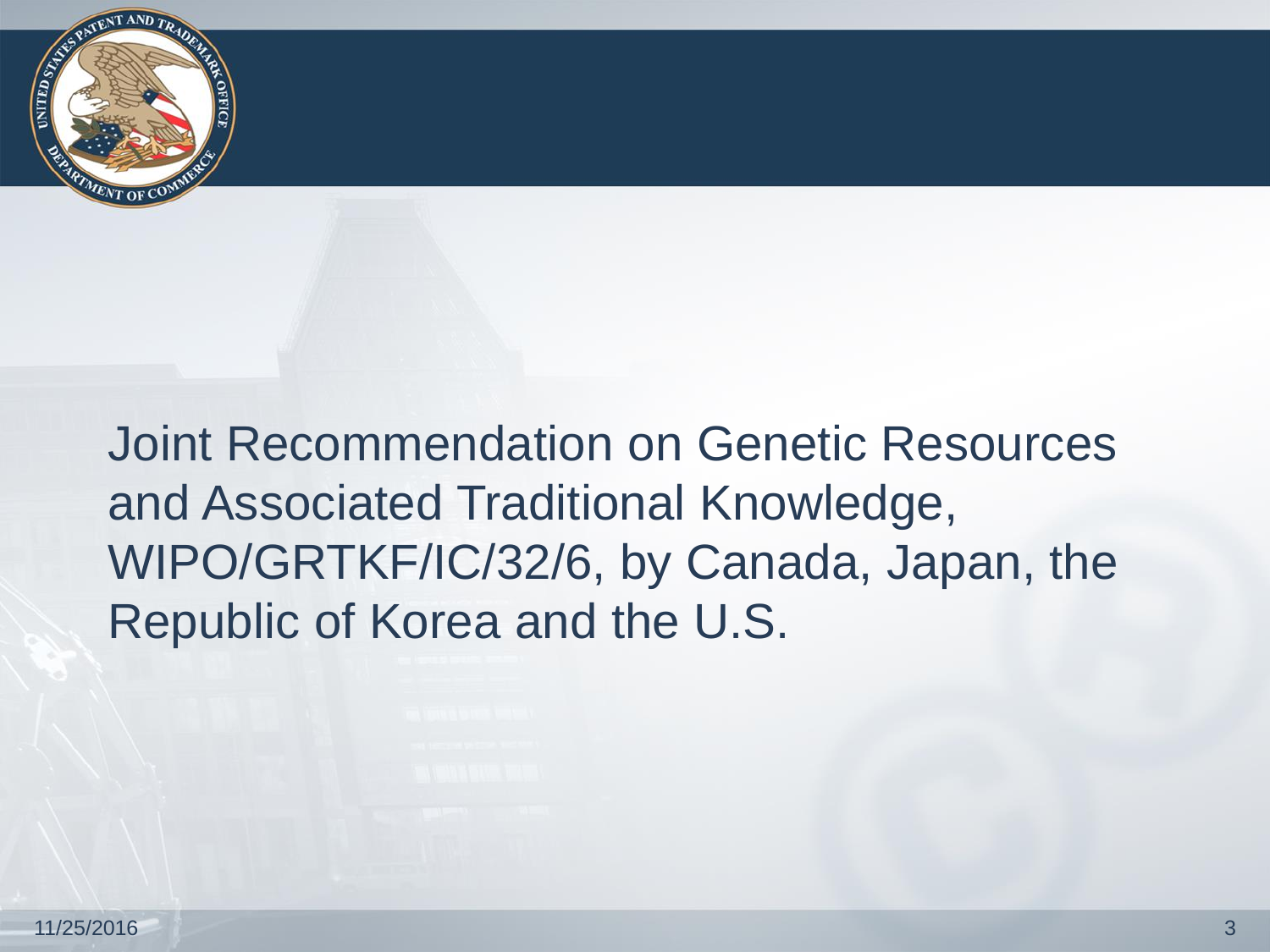## **Erroneous Grant of Patents**

- **Preventing Erroneous Grant of Patents:** 
	- -- Providing legal, policy and administrative measures
	- Databases:
		- Member States should encourage, as appropriate, the creation, exchange and dissemination of, and access to, databases of and/or regarding GR and TK associated with GR
		- In U.S., examiners have access to various databases (e.g., Traditional Knowledge Digital Library)
	- Training of Examiners: In U.S., examiners in related technology centers (i.e., biotechnology) are trained in searching TK databases

**CALLED STATE**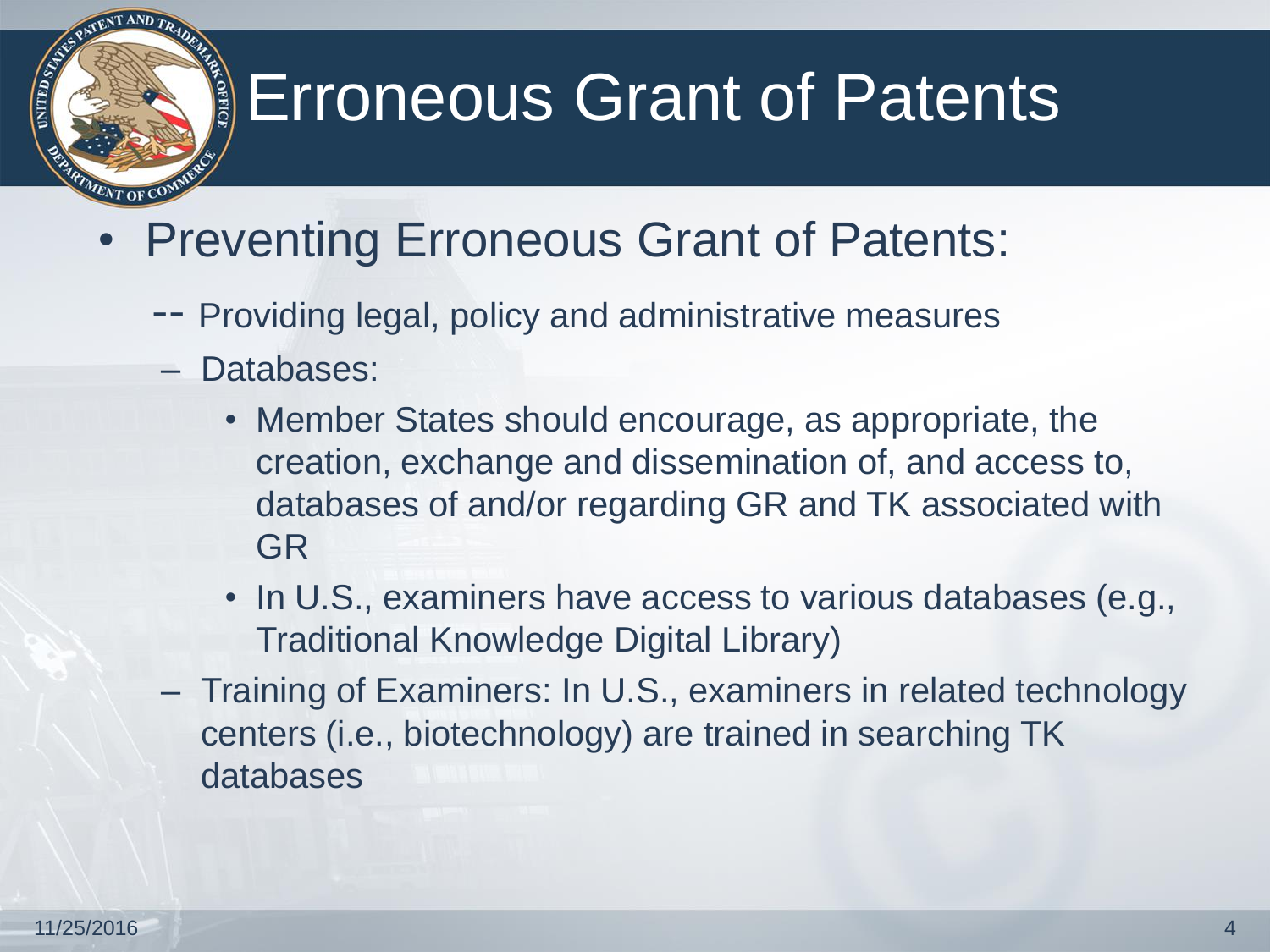# Opposition Measures in U.S.

OFFICE

- Member States should provide legal, policy or administrative measures, in accordance with national law, to allow third parties to dispute the validity of a patent, by submitting prior art, with regard to inventions that include TK associated with GR.
- U.S. has instituted various post grant procedures under the America Invents Act (AIA).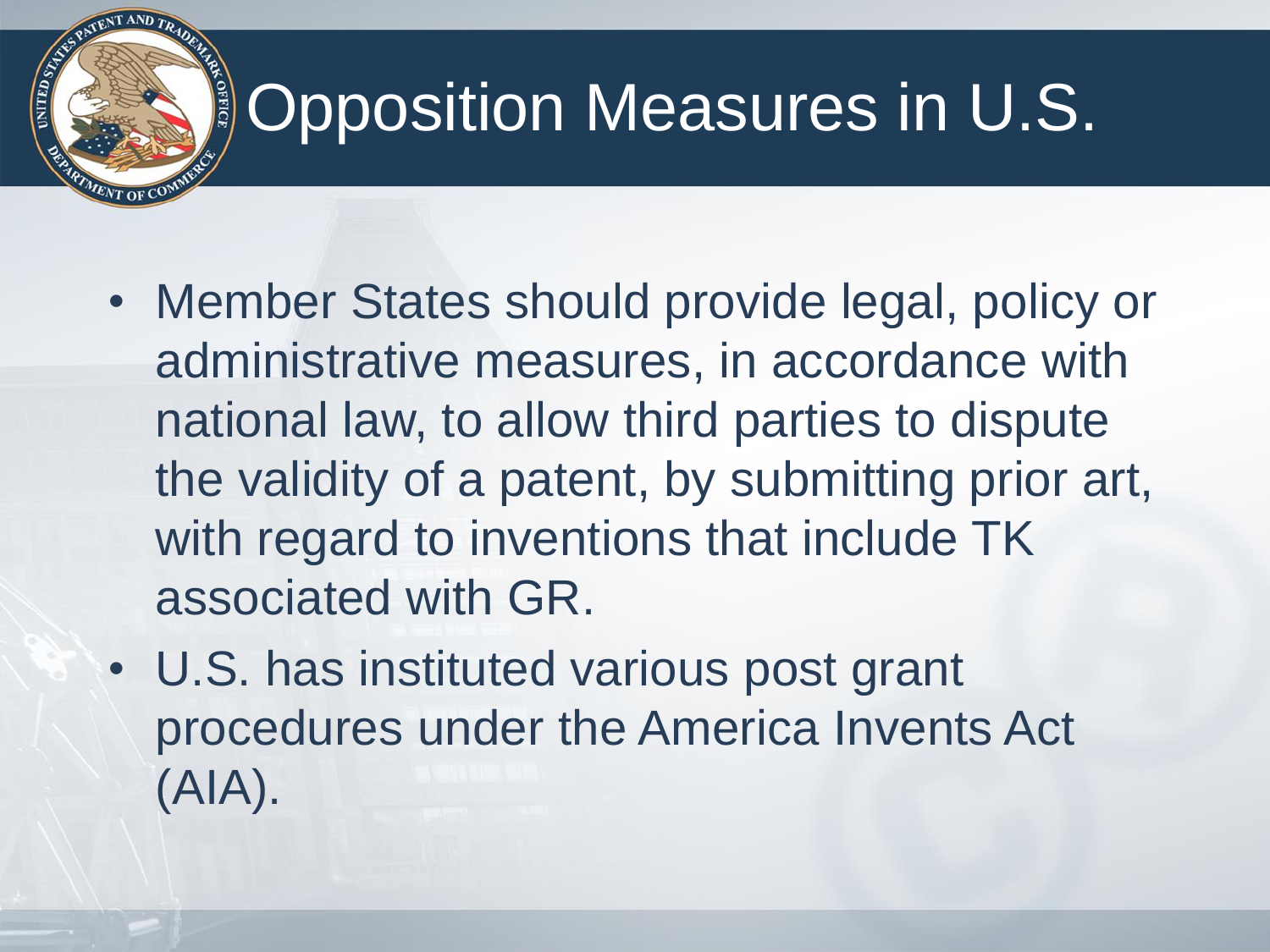# Opposition Measures in U.S.

#### **U.S. Opposition Procedures under AIA**

- **Post Grant Review**  Trial proceeding conducted at the Board of Appeals to review the patentability of one or more claims in a patent on any ground that could be raised under § 282(b)(2) or (3) of the AIA.
- **Inter Partes Review** Review conducted by the Board at request of third party, who has not previously filed lawsuit challenging the patent's validity, and has not been served with a complaint alleging infringement of the patent more than 1 year prior (exception for joinder).

**KITED STATES** 

OFFICE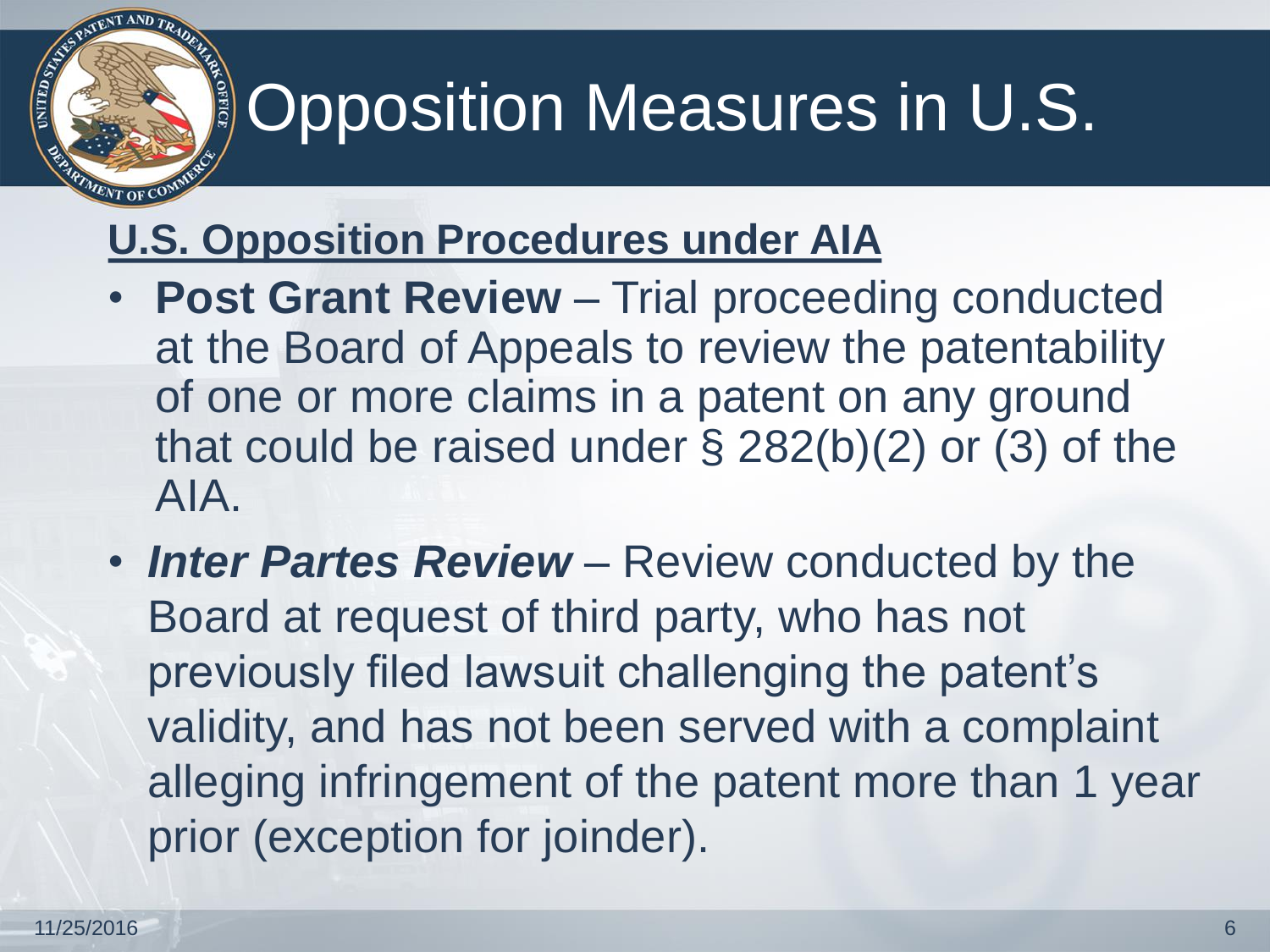- Encourage, as appropriate, the development and use of voluntary codes of conduct and guidelines regarding the protection of the use of TK associated with GR.
- Facilitate, as appropriate, the creation, exchange and dissemination of, and access to, databases of and/or regarding TK associated with GR with a view towards preventing the erroneous grant of patents and supporting opposition measures.

**NITED ST**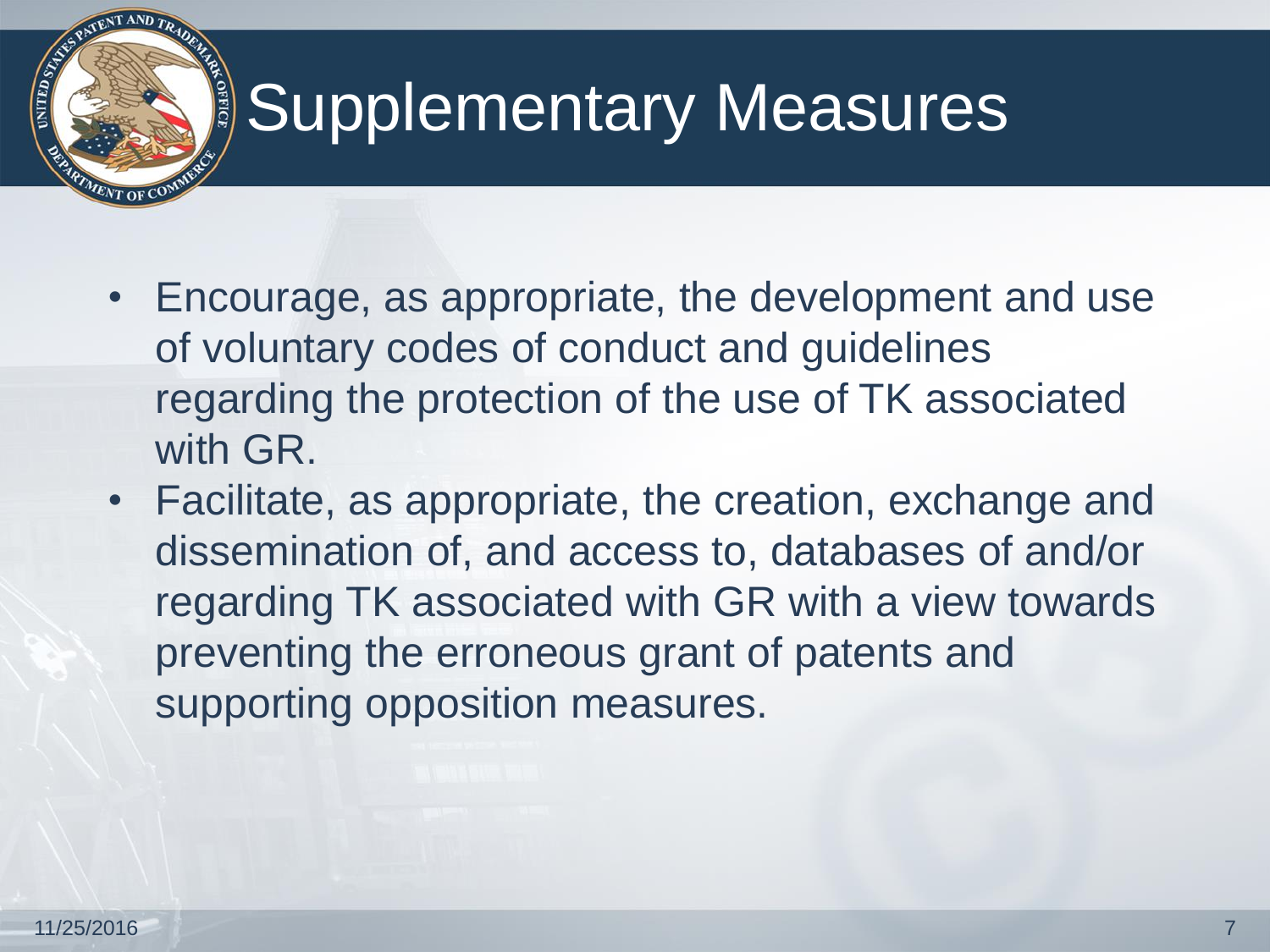- Voluntary Codes of Conduct (VCCs)
- WIPO members should encourage use of **VCCs**
- Definition VCC: Voluntary framework that sets basic guidelines of behavior between users and providers of TK in a way that benefits both.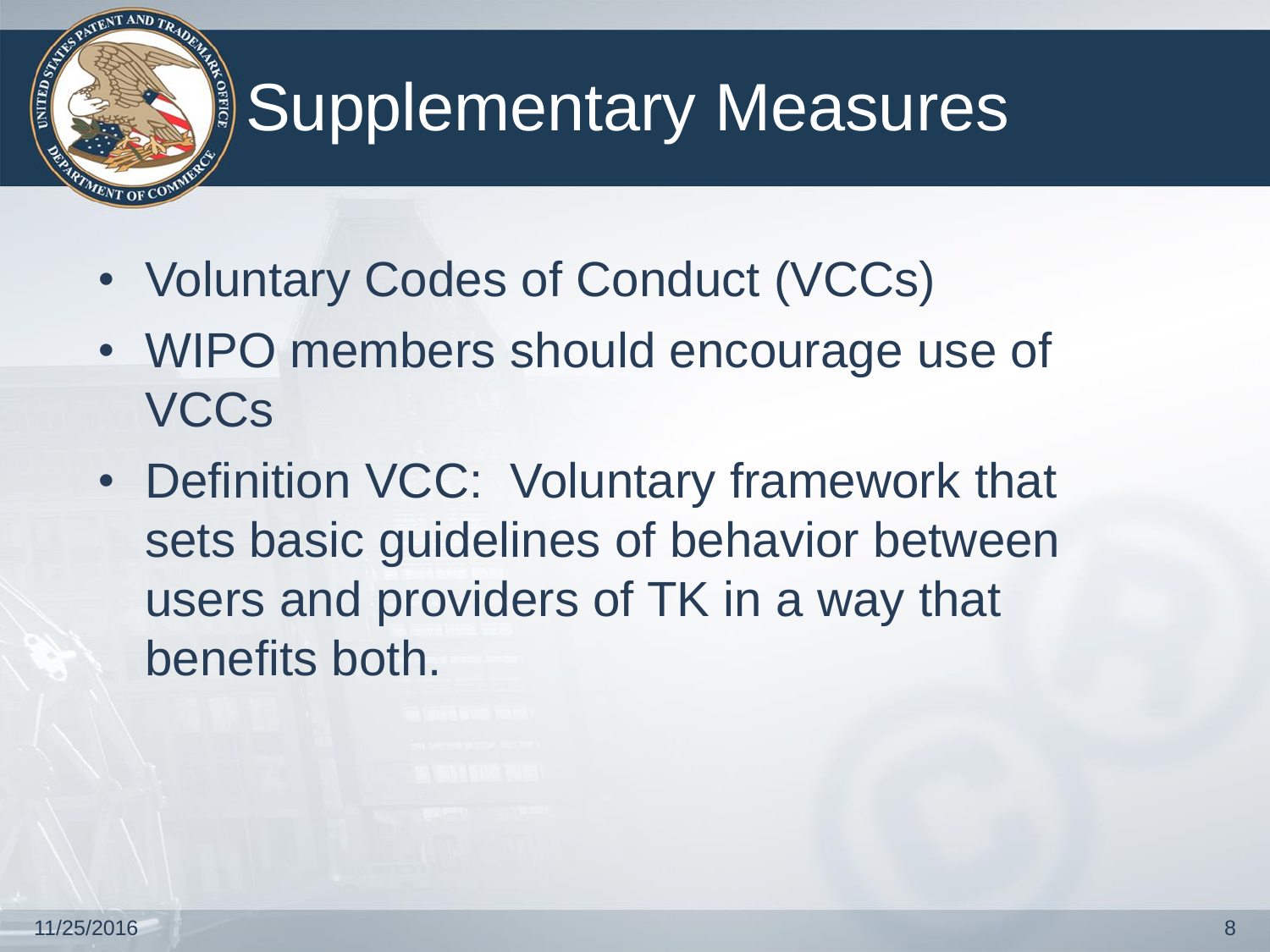- Typical Scope of VCC:
	- Commitment to follow international, national and local research policies; and
	- Benefit sharing and fair compensation (PICs and MTAs)
	- Designation of who is authorized to sign PICs and MTAs
	- Collaboration with indigenous groups on product development and technology transfer

**CALLED 8750**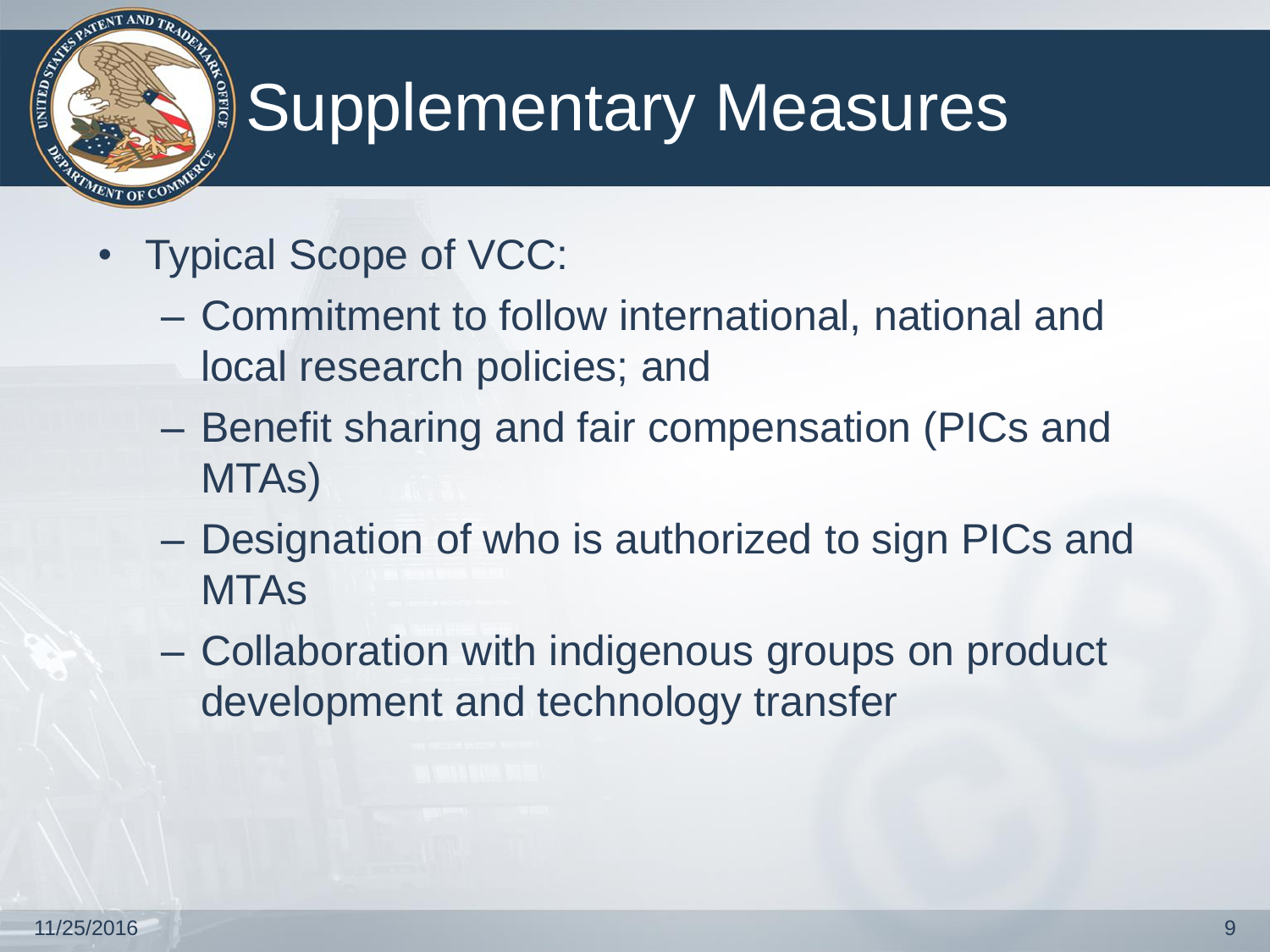- Examples of VCCs.:
	- Principles for the Conduct of Research in the Arctic by University of Alaska Fairbanks
	- Food and Agricultural Organization (UN) *International Code of Conduct for Plant Germplasm Collecting and Transfer*;
	- Guidelines for BIO Members Engaging in Bioprospecting by Biotechnology Innovation Organization; and
	- Code of Conduct and Standards of Practice of the International Society of Ethnobiology.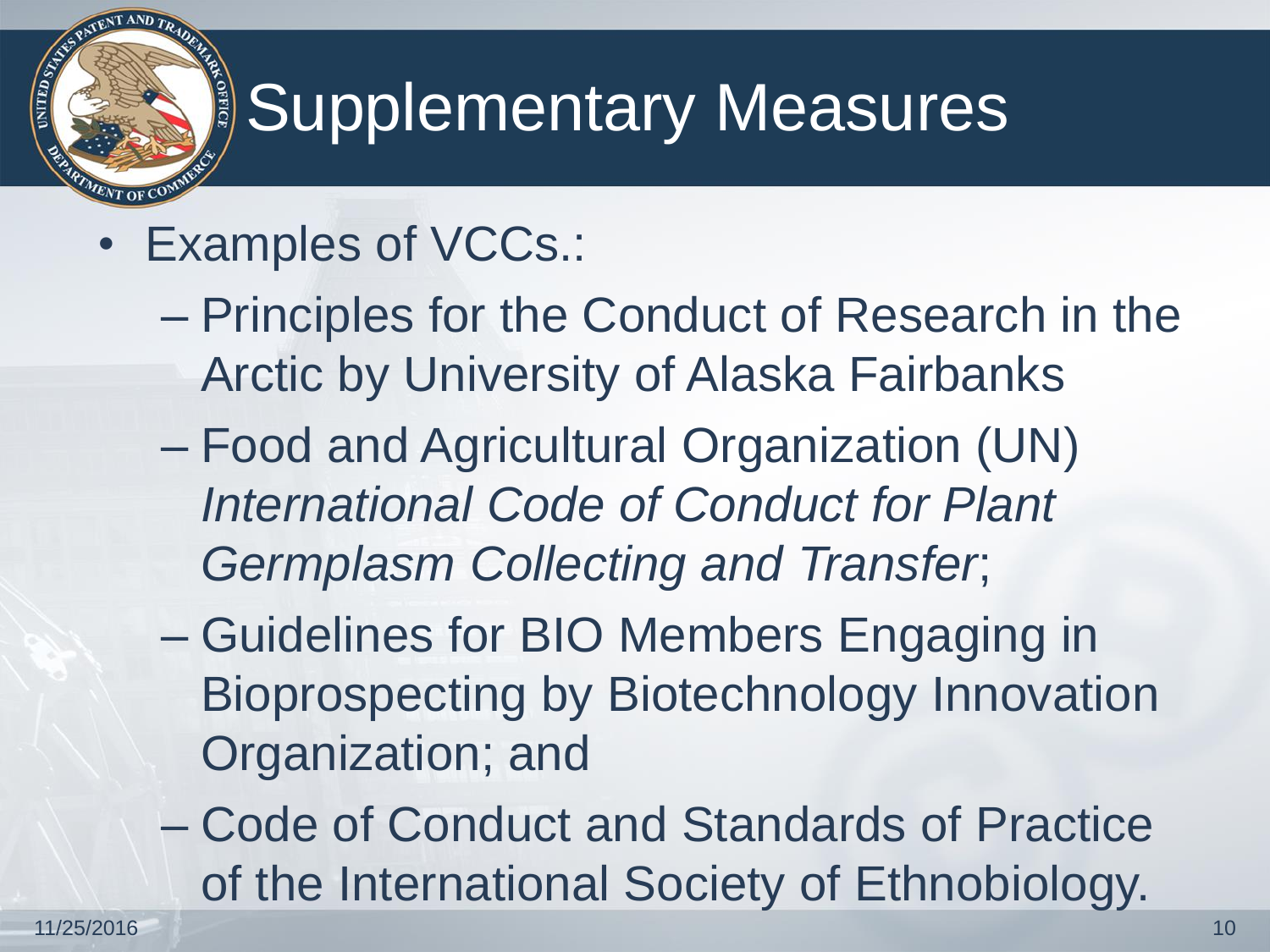**Contracts** 

**INTED STATE** 

- WIPO members encouraged to implement contractual measures.
- Cooperative Research and Development Agreement (CRADA) developed by Yellowstone National Park. As an example, Yellowstone and Diversa Corporation entered into a benefit sharing arrangement using a CRADA in 1999. The agreement allowed Diversa to study the wolves of Yellowstone and develop a DNA pedigree. Yellowstone was able to use this knowledge to gain a better understanding of the wolves and implement conservation measures.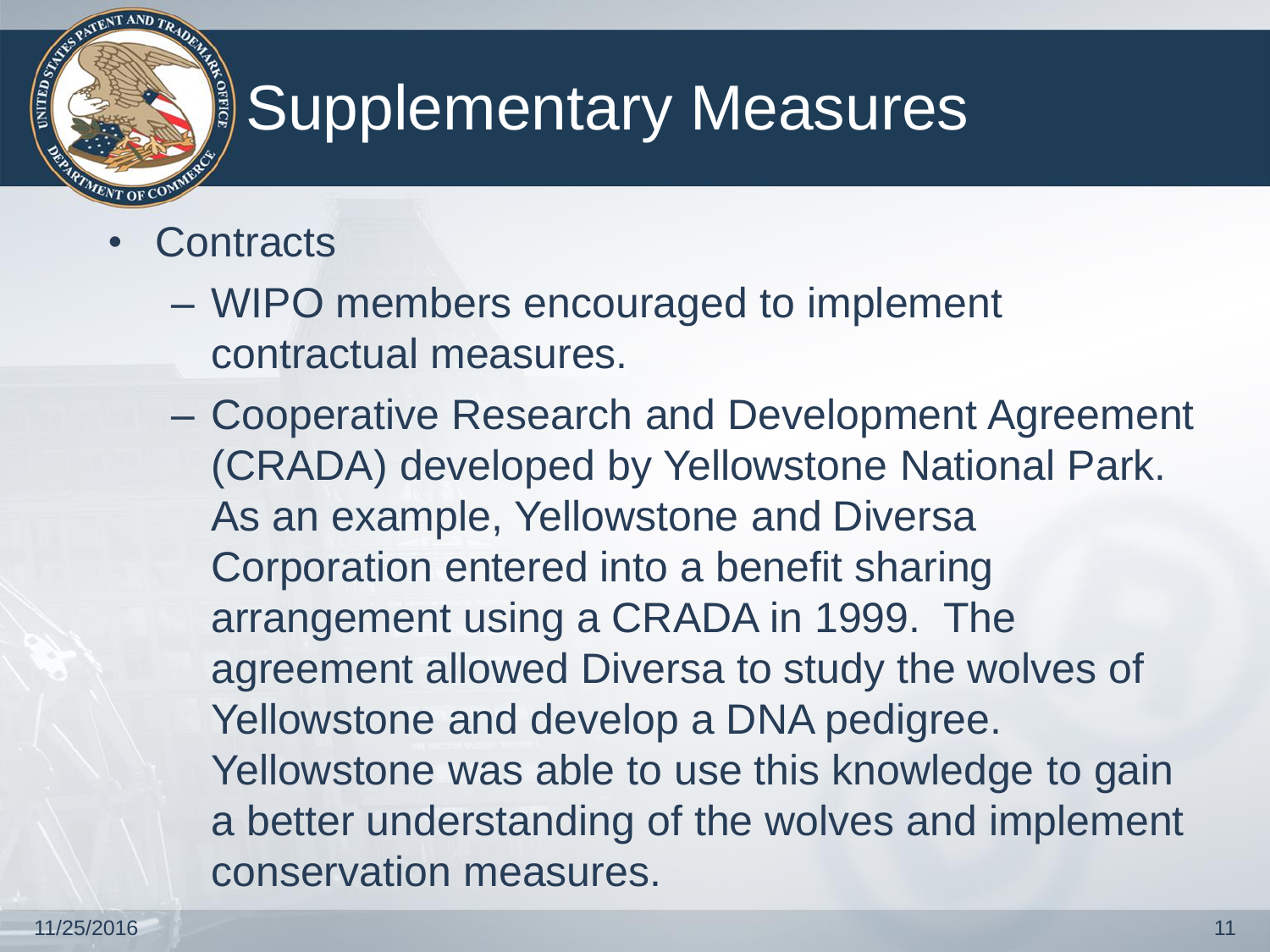- U.S. National Park Service has additional agreements for collecting research materials from national parks.
	- Basic Research and Educational Purposes: Research Permit
	- Field work, specimen collection: Scientific Research and Collecting Permit
- Material Transfer Agreements: Allows for the transfer of materials between institutions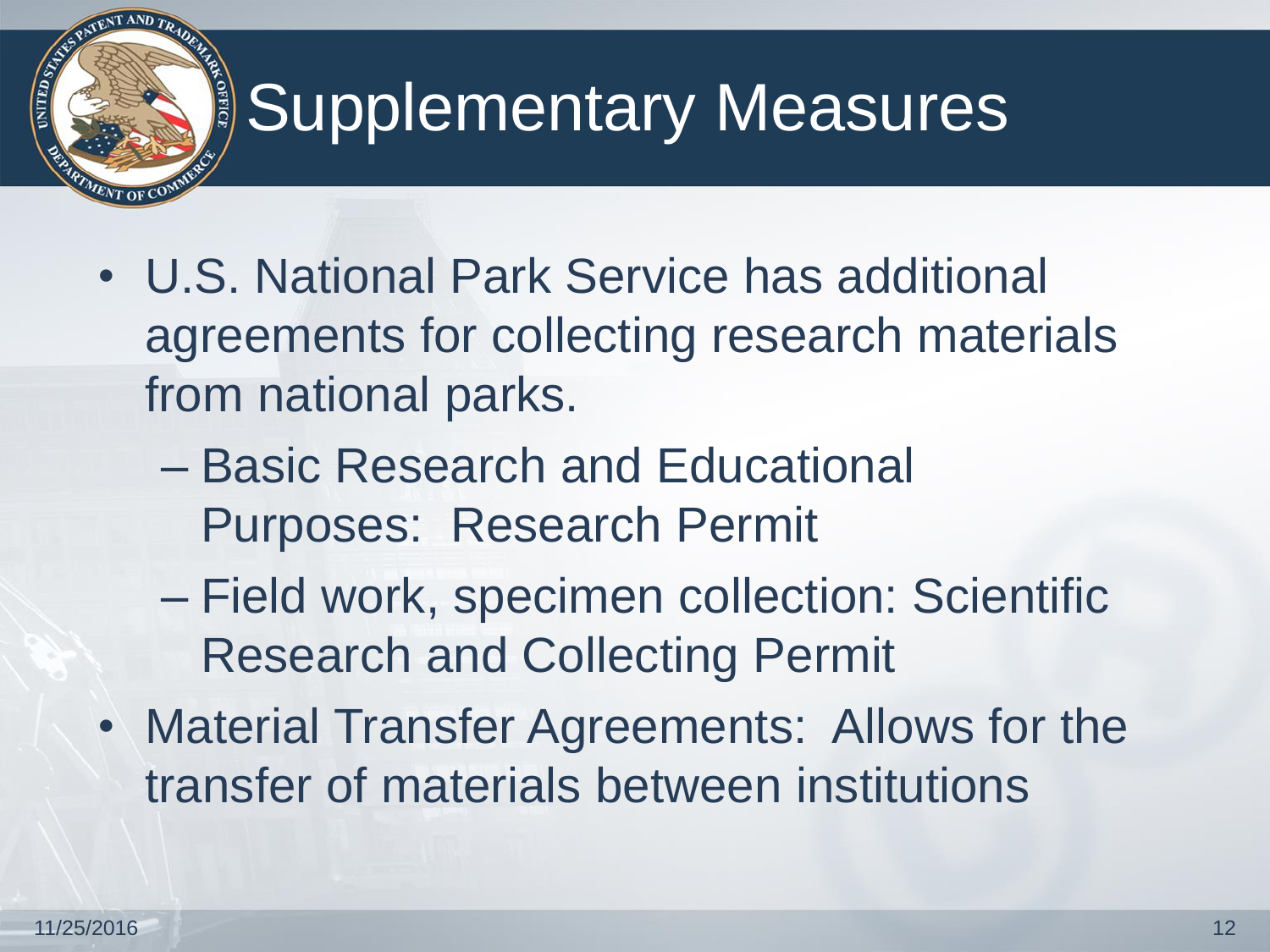

# Joint Recommendation on the Use of Databases

Joint Recommendation on the Use of Databases for the Defensive Protection of Genetic Resources and Traditional Knowledge Associated with Genetic Resources, WIPO/GRTKF/IGC32/7, by Canada, Japan, the Republic of Korea and the U.S.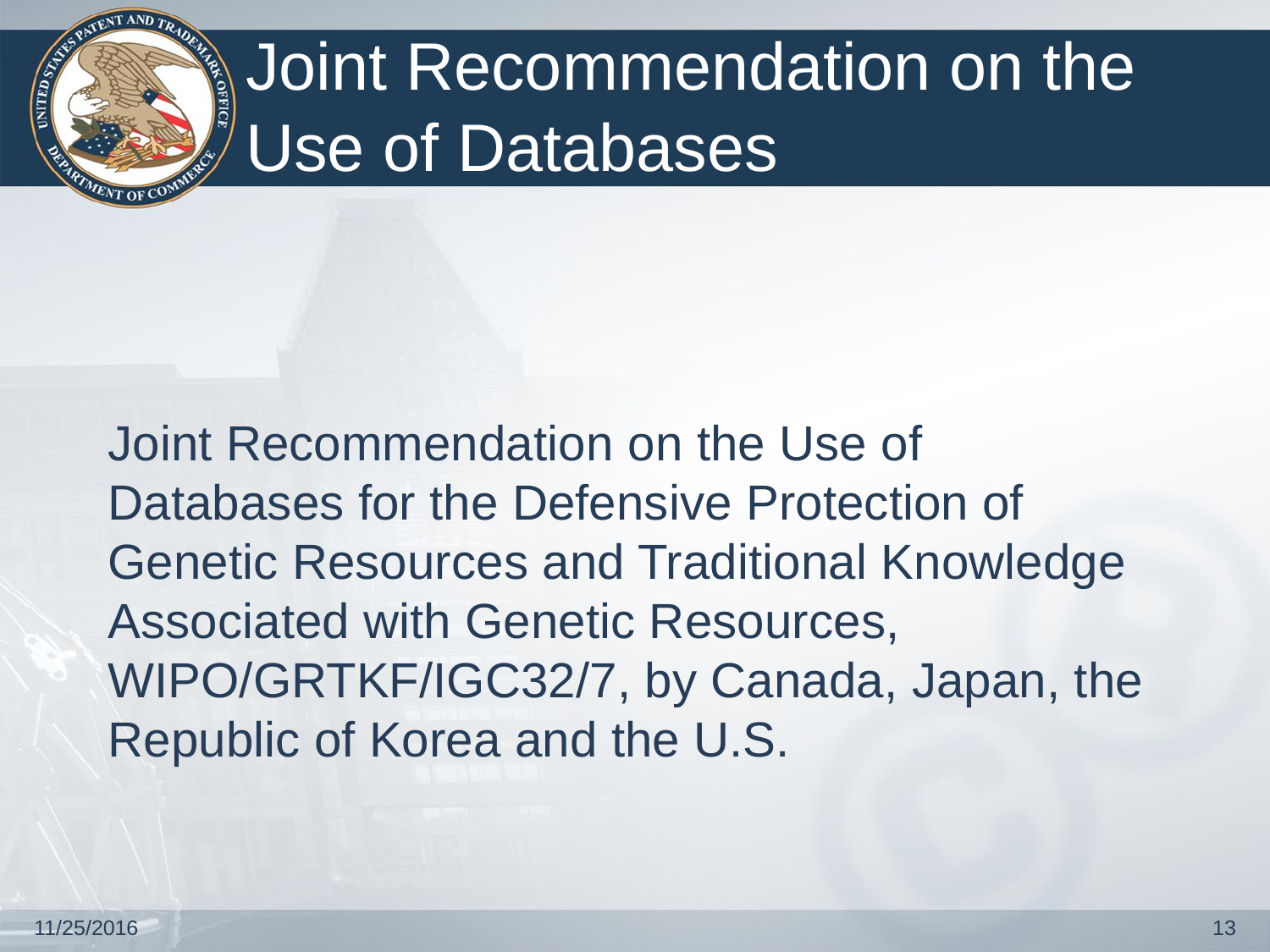#### **Databases**

- Each participating WIPO member state will, as it deems necessary, collect information on nonsecret TK associated with GR within its territory and store this information in its database.
- By accessing the WIPO portal site and entering a search formula, examiners can obtain search results derived from the databases of all participating WIPO member states. Information can be used in making determinations on novelty and non-obviousness.